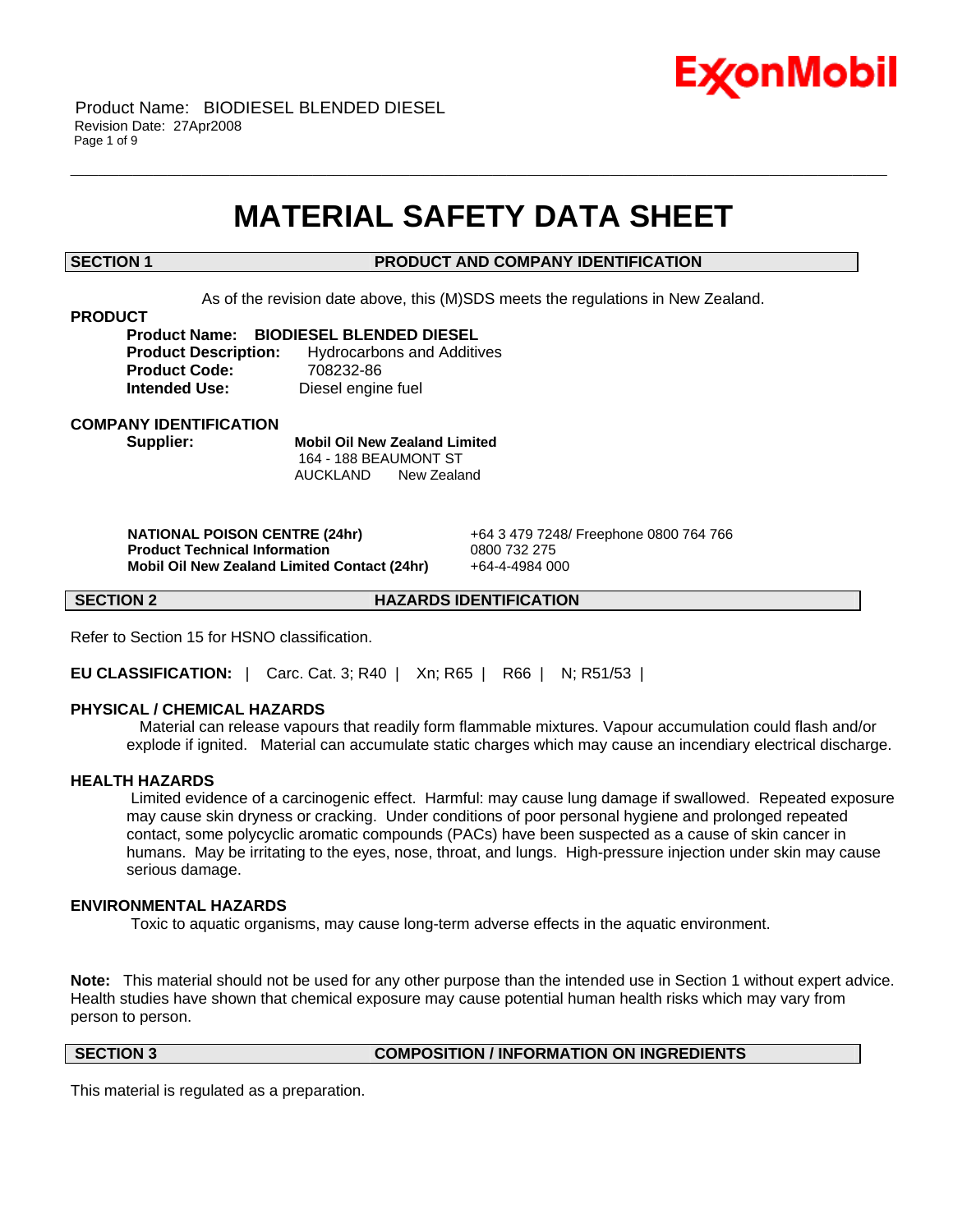

 Product Name: BIODIESEL BLENDED DIESEL Revision Date: 27Apr2008 Page 2 of 9

### **Reportable Hazardous Substance(s) or Complex Substance(s)**

| <b>Name</b>                      | CAS#       | Concentration* | <b>Symbols/Risk Phrases</b>                     |
|----------------------------------|------------|----------------|-------------------------------------------------|
| FATTY ACIDS, RAPE-OIL, ME ESTERS | 85586-25-0 | < 20%          | Xn:R65, R66                                     |
| FATTY ACIDS, TALLOW, ME ESTERS   | 61788-61-2 | < 20%          | Xn:R65, R66                                     |
| Fuels, diesel                    | 68334-30-5 | $> 80 \%$      | Xn:Carc. Cat. 3:R40.<br>Xn; R65, R66, N; R51/53 |
| USED COOKING OIL METHYL ESTERS   |            | < 20%          | Xn:R65, R66                                     |

\_\_\_\_\_\_\_\_\_\_\_\_\_\_\_\_\_\_\_\_\_\_\_\_\_\_\_\_\_\_\_\_\_\_\_\_\_\_\_\_\_\_\_\_\_\_\_\_\_\_\_\_\_\_\_\_\_\_\_\_\_\_\_\_\_\_\_\_\_\_\_\_\_\_\_\_\_\_\_\_\_\_\_\_\_\_\_\_\_\_\_\_\_\_\_\_\_\_\_\_\_\_\_\_\_\_\_\_\_\_\_\_\_\_\_\_\_\_

\* All concentrations are percent by weight unless ingredient is a gas. Gas concentrations are in percent by volume.

Note: Composition may contain up to 0.5% performance additives and / or dyes.

**SECTION 4 FIRST AID MEASURES**

# **INHALATION**

Remove from further exposure. For those providing assistance, avoid exposure to yourself or others. Use adequate respiratory protection. If respiratory irritation, dizziness, nausea, or unconsciousness occurs, seek immediate medical assistance. If breathing has stopped, assist ventilation with a mechanical device or use mouth-to-mouth resuscitation.

### **Skin Contact**

Remove contaminated clothing. Dry wipe exposed skin and cleanse with waterless hand cleaner and follow by washing thoroughly with soap and water. For those providing assistance, avoid further skin contact to yourself or others. Wear impervious gloves. Launder contaminated clothing separately before reuse. Discard contaminated articles that cannot be laundered. If product is injected into or under the skin, or into any part of the body, regardless of the appearance of the wound or its size, the individual should be evaluated immediately by a physician as a surgical emergency. Even though initial symptoms from high pressure injection may be minimal or absent, early surgical treatment within the first few hours may significantly reduce the ultimate extent of injury.

# **EYE CONTACT**

Flush thoroughly with water. If irritation occurs, get medical assistance.

# **Ingestion**

Seek immediate medical attention. Do not induce vomiting.

### **NOTE TO PHYSICIAN**

If ingested, material may be aspirated into the lungs and cause chemical pneumonitis. Treat appropriately.

### **PRE-EXISTING MEDICAL CONDITIONS WHICH MAY BE AGGRAVATED BY EXPOSURE**

Hydrocarbon Solvents/Petroleum Hydrocarbons- Skin contact may aggravate an existing dermatitis.

# **SECTION 5 FIRE FIGHTING MEASURES**

# **EXTINGUISHING MEDIA**

**Appropriate Extinguishing Media:** Use water fog, foam, dry chemical or carbon dioxide (CO2) to extinguish flames.

**Inappropriate Extinguishing Media:** Straight streams of water

# **FIRE FIGHTING**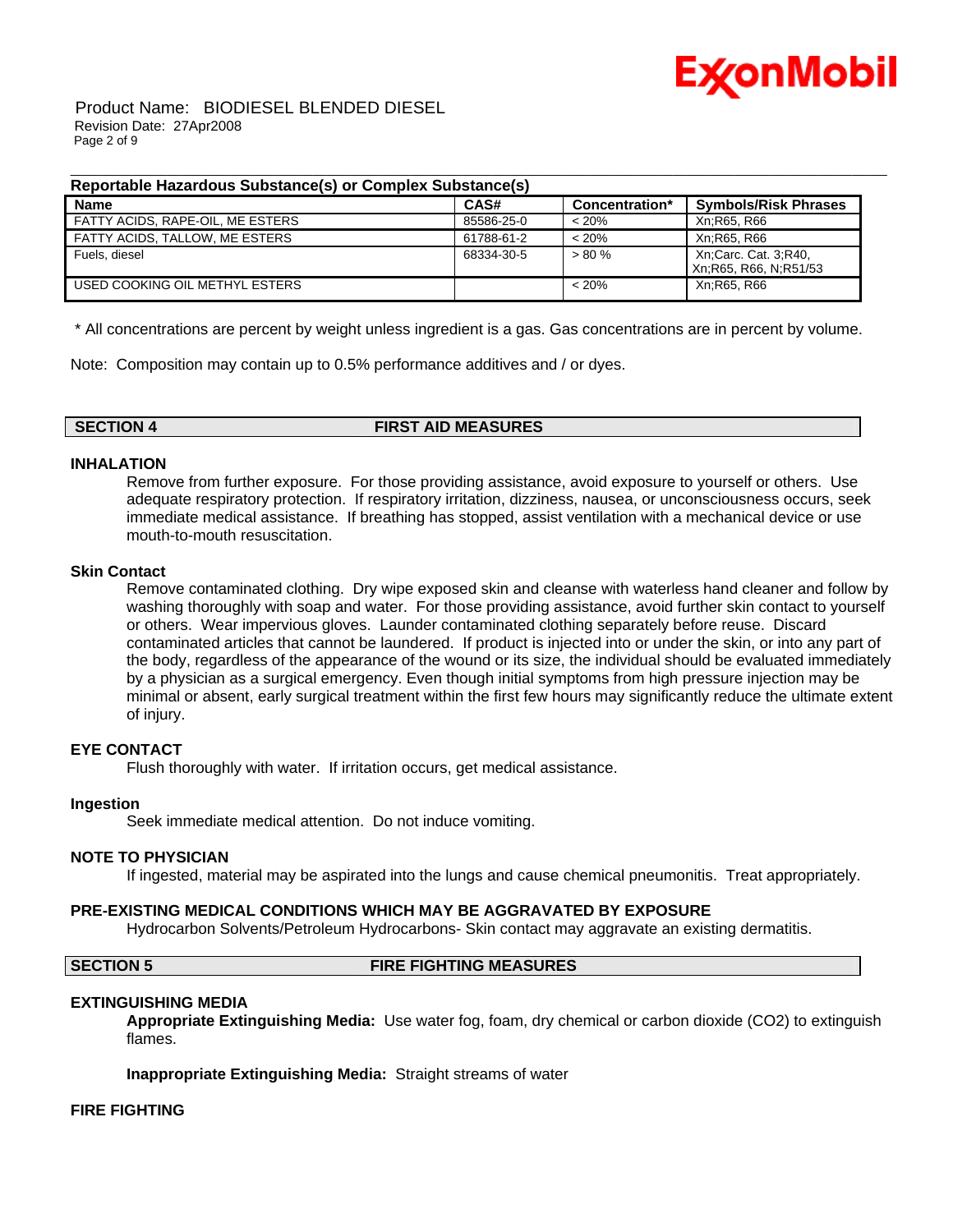

 Product Name: BIODIESEL BLENDED DIESEL Revision Date: 27Apr2008 Page 3 of 9

> **Fire Fighting Instructions:** Evacuate area. Prevent run-off from fire control or dilution from entering streams, sewers or drinking water supply. Fire-fighters should use standard protective equipment and in enclosed spaces, self-contained breathing apparatus (SCBA). Use water spray to cool fire exposed surfaces and to protect personnel.

\_\_\_\_\_\_\_\_\_\_\_\_\_\_\_\_\_\_\_\_\_\_\_\_\_\_\_\_\_\_\_\_\_\_\_\_\_\_\_\_\_\_\_\_\_\_\_\_\_\_\_\_\_\_\_\_\_\_\_\_\_\_\_\_\_\_\_\_\_\_\_\_\_\_\_\_\_\_\_\_\_\_\_\_\_\_\_\_\_\_\_\_\_\_\_\_\_\_\_\_\_\_\_\_\_\_\_\_\_\_\_\_\_\_\_\_\_\_

**Hazardous Combustion Products:** Aldehydes, Oxides of carbon, Sulphur Oxides, Incomplete combustion products, Smoke, Fume

### **FLAMMABILITY PROPERTIES**

**Flash Point [Method]:** 61C (142F) [ ASTM D-93] **Flammable Limits (Approximate volume % in air):** LEL: 0.6 UEL: 7.0 **Autoignition Temperature:** N/D

### **SECTION 6 ACCIDENTAL RELEASE MEASURES**

### **Notification Procedures**

In the event of a spill or accidental release, notify relevant authorities in accordance with all applicable regulations.

# **PROTECTIVE MEASURES**

Avoid contact with spilled material. Warn or evacuate occupants in surrounding and downwind areas if required, due to toxicity or flammability of the material. See Section 5 for fire fighting information. See the Hazard Identification Section for Significant Hazards. See Section 4 for First Aid Advice. See Section 8 for Personal Protective Equipment.

### **SPILL MANAGEMENT**

**Land Spill:** Eliminate all ignition sources (no smoking, flares, sparks or flames in immediate area). Stop leak if you can do so without risk. All equipment used when handling the product must be grounded. Do not touch or walk through spilled material. Prevent entry into waterways, sewer, basements or confined areas. A vapoursuppressing foam may be used to reduce vapour. Use clean non-sparking tools to collect absorbed material. Absorb or cover with dry earth, sand or other non-combustible material and transfer to containers. Large Spills: Water spray may reduce vapour, but may not prevent ignition in enclosed spaces.

**Water Spill:** Stop leak if you can do so without risk. Eliminate sources of ignition. Warn other shipping. If the Flash Point exceeds the Ambient Temperature by 10 deg C or more, use containment booms and remove from the surface by skimming or with suitable absorbents when conditions permit. If the Flash Point does not exceed the Ambient Air Temperature by at least 10C, use booms as a barrier to protect shorelines and allow material to evaporate. Seek the advice of a specialist before using dispersants.

Water spill and land spill recommendations are based on the most likely spill scenario for this material; however, geographic conditions, wind, temperature, (and in the case of a water spill) wave and current direction and speed may greatly influence the appropriate action to be taken. For this reason, local experts should be consulted. Note: Local regulations may prescribe or limit action to be taken.

# **ENVIRONMENTAL PRECAUTIONS**

Large Spills: Dyke far ahead of liquid spill for later recovery and disposal. Prevent entry into waterways, sewers, basements or confined areas.

### **SECTION 7 HANDLING AND STORAGE**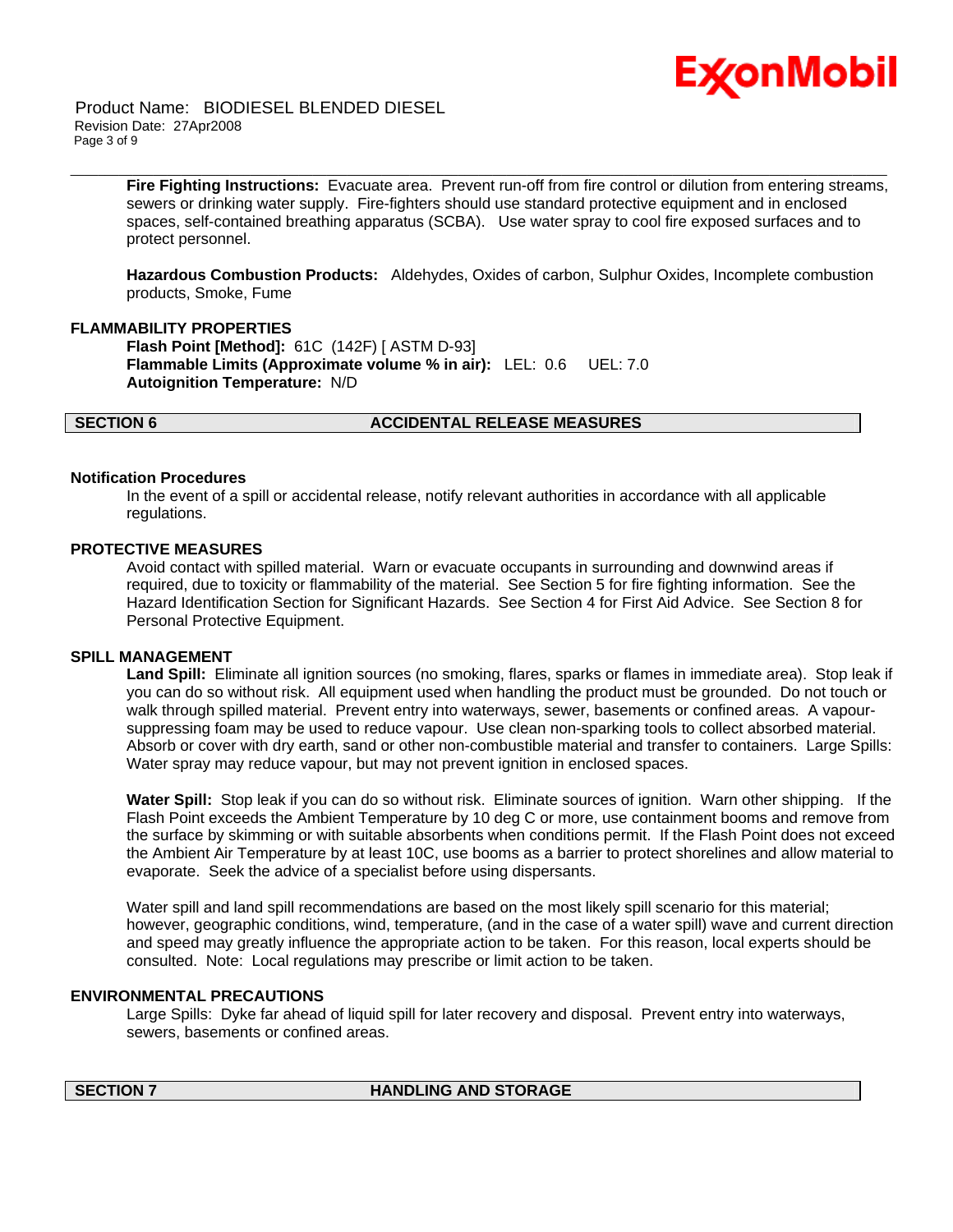

### Product Name: BIODIESEL BLENDED DIESEL Revision Date: 27Apr2008 Page 4 of 9

### **HANDLING**

Avoid all personal contact. Use proper bonding and/or earthing procedures. Do not use as a cleaning solvent or other non-motor fuel uses. For use as a motor fuel only. Do not use electronic devices (including but not limited to cellular phones, computers, calculators, pagers or other electronic devices etc) in or around any fuelling operation or storage area unless the devices are certified intrinsically safe by an approved national testing agency and to the safety standards required by national and/or local laws and regulations. Prevent small spills and leakage to avoid slip hazard. Do not siphon by mouth.

\_\_\_\_\_\_\_\_\_\_\_\_\_\_\_\_\_\_\_\_\_\_\_\_\_\_\_\_\_\_\_\_\_\_\_\_\_\_\_\_\_\_\_\_\_\_\_\_\_\_\_\_\_\_\_\_\_\_\_\_\_\_\_\_\_\_\_\_\_\_\_\_\_\_\_\_\_\_\_\_\_\_\_\_\_\_\_\_\_\_\_\_\_\_\_\_\_\_\_\_\_\_\_\_\_\_\_\_\_\_\_\_\_\_\_\_\_\_

**Static Accumulator:** This material is a static accumulator.

### **STORAGE**

 Keep container closed. Handle containers with care. Open slowly in order to control possible pressure release. Store in a cool, well-ventilated area. Storage containers should be earthed and bonded. Drums must be earthed and bonded and equipped with self-closing valves, pressure vacuum bungs and flame arresters.

# **SECTION 8 EXPOSURE CONTROLS / PERSONAL PROTECTION**

# **EXPOSURE LIMIT VALUES**

### **Exposure limits/standards (Note: Exposure limits are not additive)**

| <b>Substance Name</b>           | <b>Form</b> | Limit/Standard |                      | <b>Note</b> | <b>Source</b> | Year |
|---------------------------------|-------------|----------------|----------------------|-------------|---------------|------|
| Fuels, diesel                   | Stable      | <b>TWA</b>     | $5 \text{ mg/m}$     |             | ExxonMobil    | 2007 |
|                                 | Aerosol.    |                |                      |             |               |      |
| Fuels, diesel                   | Vapour.     | TWA            | 200 mg/m3            |             | ExxonMobil    | 2007 |
| FUELS, DIESEL [total hydrocarb, | Vapour      | <b>TWA</b>     | $100 \text{ mg/m}$ 3 | <b>Skin</b> | <b>ACGIH</b>  | 2007 |
| vapour&aerosol]                 | and         |                |                      |             |               |      |
|                                 | aerosol.    |                |                      |             |               |      |

NOTE: Limits/standards shown for guidance only. Follow applicable regulations.

# **ENGINEERING CONTROLS**

The level of protection and types of controls necessary will vary depending upon potential exposure conditions. Control measures to consider:

Use explosion-proof ventilation equipment to stay below exposure limits.

### **PERSONAL PROTECTION**

Personal protective equipment selections vary based on potential exposure conditions such as applications, handling practices, concentration and ventilation. Information on the selection of protective equipment for use with this material, as provided below, is based upon intended, normal usage.

**Respiratory Protection:** If engineering controls do not maintain airborne contaminant concentrations at a level which is adequate to protect worker health, an approved respirator may be appropriate. Respirator selection, use, and maintenance must be in accordance with regulatory requirements, if applicable. Types of respirators to be considered for this material include:

 No special requirements under ordinary conditions of use and with adequate ventilation. Organic vapour

For high airborne concentrations, use an approved supplied-air respirator, operated in positive pressure mode.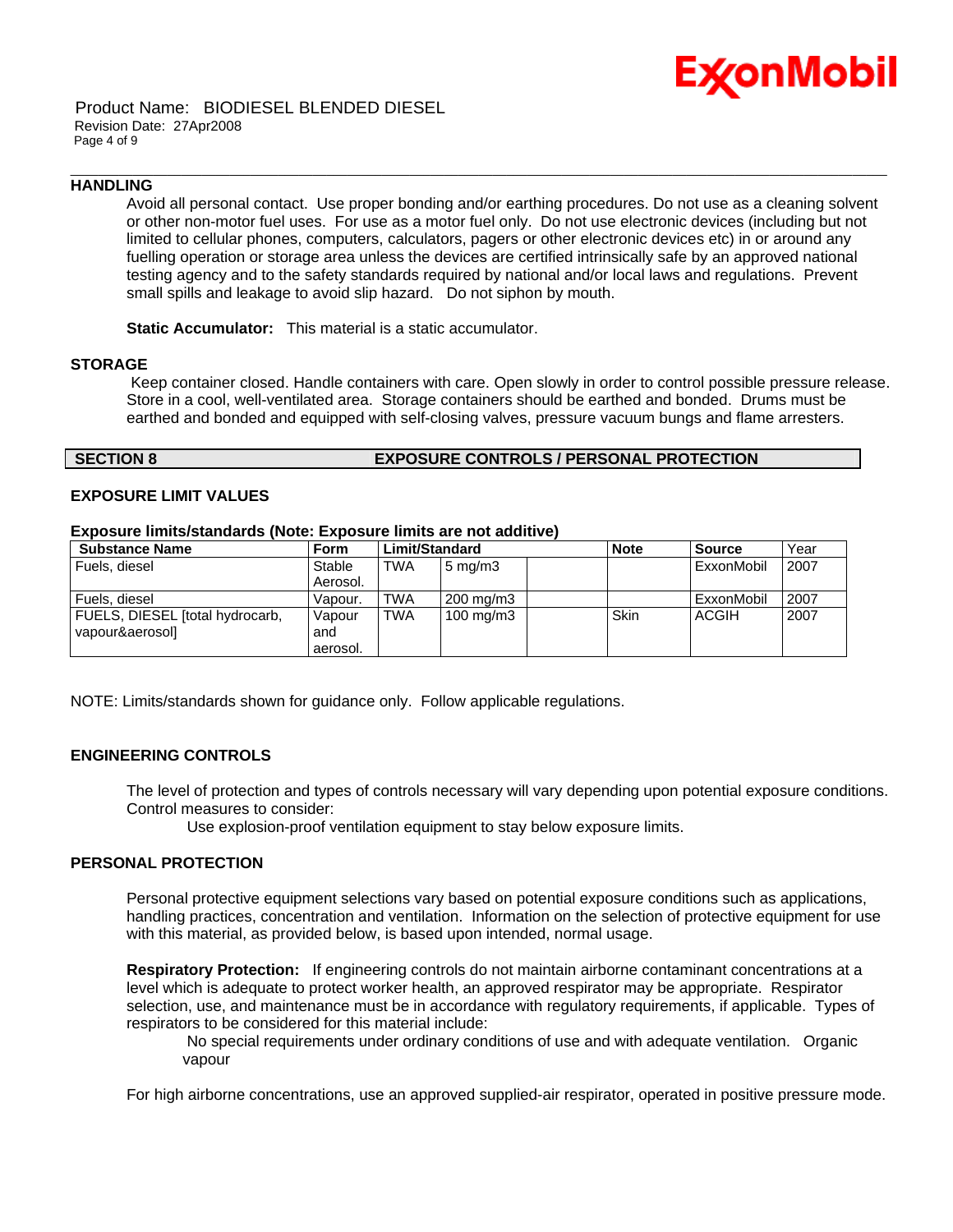

 Product Name: BIODIESEL BLENDED DIESEL Revision Date: 27Apr2008 Page 5 of 9

\_\_\_\_\_\_\_\_\_\_\_\_\_\_\_\_\_\_\_\_\_\_\_\_\_\_\_\_\_\_\_\_\_\_\_\_\_\_\_\_\_\_\_\_\_\_\_\_\_\_\_\_\_\_\_\_\_\_\_\_\_\_\_\_\_\_\_\_\_\_\_\_\_\_\_\_\_\_\_\_\_\_\_\_\_\_\_\_\_\_\_\_\_\_\_\_\_\_\_\_\_\_\_\_\_\_\_\_\_\_\_\_\_\_\_\_\_\_ Supplied air respirators with an escape bottle may be appropriate when oxygen levels are inadequate, gas/vapour warning properties are poor, or if air purifying filter capacity/rating may be exceeded.

**Hand Protection:** Any specific glove information provided is based on published literature and glove manufacturer data. Glove suitability and breakthrough time will differ depending on the specific use conditions. Contact the glove manufacturer for specific advice on glove selection and breakthrough times for your use conditions. Inspect and replace worn or damaged gloves. The types of gloves to be considered for this material include:

 Chemical resistant gloves are recommended. If contact with forearms is likely wear gauntlet style gloves. Nitrile,Viton

**Eye Protection:** If contact with material is likely, chemical goggles are recommended.

**Skin and Body Protection:** Any specific clothing information provided is based on published literature or manufacturer data. The types of clothing to be considered for this material include: Chemical/oil resistant clothing is recommended.

**Specific Hygiene Measures:** Always observe good personal hygiene measures, such as washing after handling the material and before eating, drinking, and/or smoking. Routinely wash work clothing and protective equipment to remove contaminants. Discard contaminated clothing and footwear that cannot be cleaned. Practice good housekeeping.

# **ENVIRONMENTAL CONTROLS**

See Sections 6, 7, 12, 13.

# **SECTION 9 PHYSICAL AND CHEMICAL PROPERTIES**

**Typical physical and chemical properties are given below. Consult the Supplier in Section 1 for additional data.**

# **GENERAL INFORMATION**

**Physical State:** Liquid **Colour:** Clear (May Be Dyed) **Odour:** Petroleum/solvent **Odour Threshold:** N/D

# **IMPORTANT HEALTH, SAFETY, AND ENVIRONMENTAL INFORMATION**

**Relative Density (at 15 C):** 0.84 **Flash Point [Method]:** 61C (142F) [ ASTM D-93] **Flammable Limits (Approximate volume % in air):** LEL: 0.6 UEL: 7.0 **Autoignition Temperature:** N/D **Boiling Point / Range:** 185C (365F) **Vapour Density (Air = 1):** > 2 at 101 kPa **Vapour Pressure:** 0.067 kPa (0.5 mm Hg) at 20 C **Evaporation Rate (N-Butyl Acetate = 1):** N/D **pH:** N/A **Log Pow (n-Octanol/Water Partition Coefficient):** N/D **Solubility in Water:** Negligible **Viscosity:** 2.7 cSt (2.7 mm²/sec) at 40 C **Oxidising properties:** See Sections 3, 15, 16.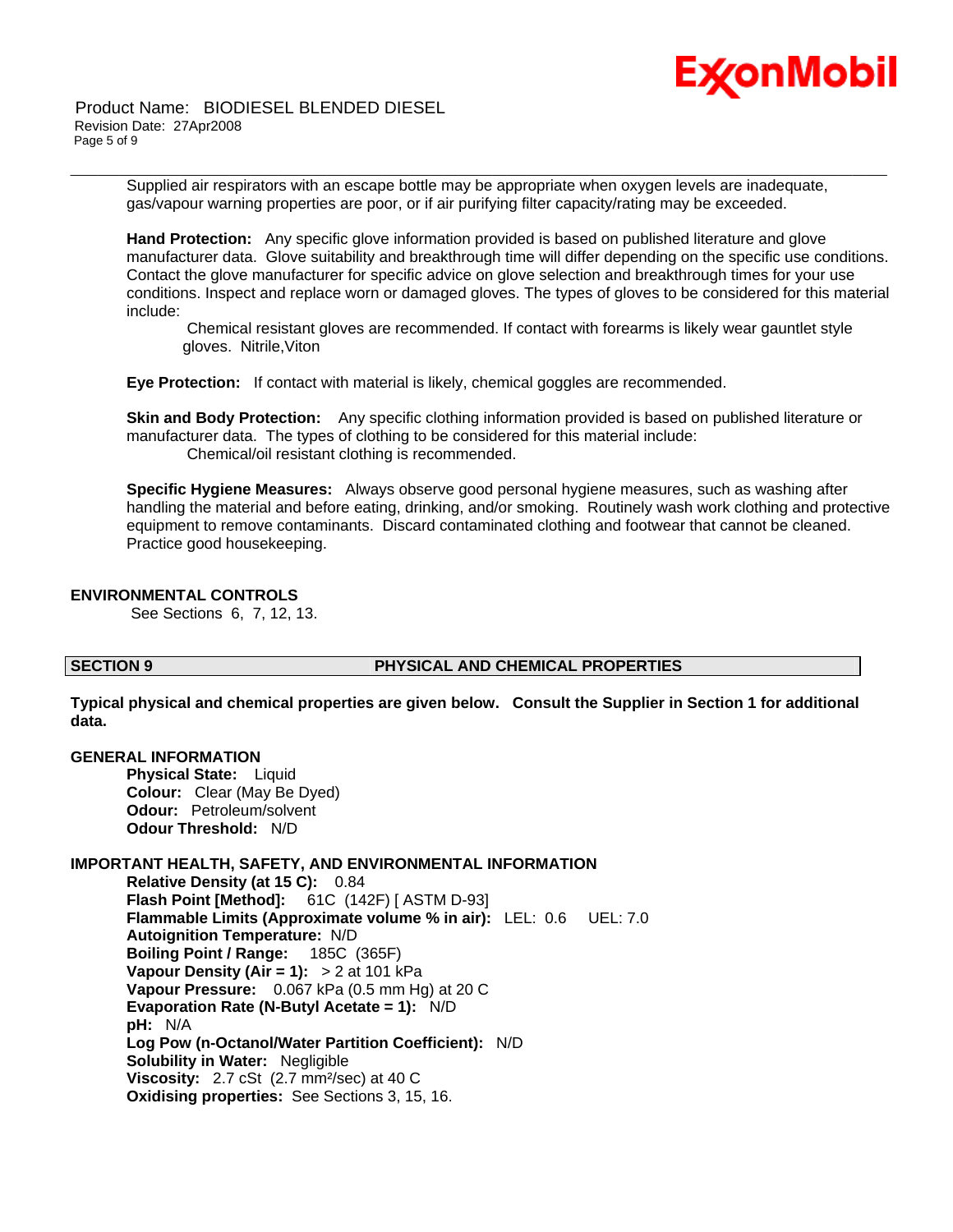

 Product Name: BIODIESEL BLENDED DIESEL Revision Date: 27Apr2008 Page 6 of 9

# **OTHER INFORMATION**

**Freezing Point:** N/D **Melting Point:** N/A **Pour Point:** < 18°C (64°F)

# **SECTION 10 STABILITY AND REACTIVITY**

\_\_\_\_\_\_\_\_\_\_\_\_\_\_\_\_\_\_\_\_\_\_\_\_\_\_\_\_\_\_\_\_\_\_\_\_\_\_\_\_\_\_\_\_\_\_\_\_\_\_\_\_\_\_\_\_\_\_\_\_\_\_\_\_\_\_\_\_\_\_\_\_\_\_\_\_\_\_\_\_\_\_\_\_\_\_\_\_\_\_\_\_\_\_\_\_\_\_\_\_\_\_\_\_\_\_\_\_\_\_\_\_\_\_\_\_\_\_

**STABILITY:** Material is stable under normal conditions.

**CONDITIONS TO AVOID:** Open flames and high energy ignition sources.

**MATERIALS TO AVOID:** Halogens, Alkalies, Strong Acids, Strong oxidisers

**HAZARDOUS DECOMPOSITION PRODUCTS:** Material does not decompose at ambient temperatures.

**HAZARDOUS POLYMERIZATION:** Will not occur.

### **SECTION 11 TOXICOLOGICAL INFORMATION**

**Acute Toxicity**

| <b>Route of Exposure</b>                        | <b>Conclusion / Remarks</b>                                                                                                                                                                           |  |  |
|-------------------------------------------------|-------------------------------------------------------------------------------------------------------------------------------------------------------------------------------------------------------|--|--|
| <b>INHALATION</b>                               |                                                                                                                                                                                                       |  |  |
| Toxicity (Rat): $LC50 > 5000$ mg/m <sup>3</sup> | Minimally Toxic. Based on test data for structurally similar<br>materials.                                                                                                                            |  |  |
| Irritation: Data available.                     | Elevated temperatures or mechanical action may form vapours,<br>mist, or fumes which may be irritating to the eyes, nose, throat, or<br>lungs. Based on test data for structurally similar materials. |  |  |
| Ingestion                                       |                                                                                                                                                                                                       |  |  |
| Toxicity (Rat): $LD50 > 2000$ mg/kg             | Minimally Toxic. Based on test data for structurally similar<br>materials.                                                                                                                            |  |  |
| <b>Skin</b>                                     |                                                                                                                                                                                                       |  |  |
| Toxicity (Rabbit): LD50 $>$ 2000 mg/kg          | Minimally Toxic. Based on test data for structurally similar<br>materials.                                                                                                                            |  |  |
| Irritation: Data available.                     | May dry the skin leading to discomfort and dermatitis. Based on<br>test data for structurally similar materials.                                                                                      |  |  |
|                                                 |                                                                                                                                                                                                       |  |  |
| Eve                                             |                                                                                                                                                                                                       |  |  |
| Irritation: Data available.                     | May cause mild, short-lasting discomfort to eyes. Based on test<br>data for structurally similar materials.                                                                                           |  |  |

# **CHRONIC/OTHER EFFECTS**

### **For the product itself:**

 Vapour concentrations above recommended exposure levels are irritating to the eyes and the respiratory tract, may cause headaches and dizziness, are anaesthetic and may have other central nervous system effects. Small amounts of liquid aspirated into the lungs during ingestion or from vomiting may cause chemical pneumonitis or pulmonary edema.

Diesel fuel: Carcinogenic in animal tests. Caused mutations in-vitro. Repeated dermal exposures to high concentrations in test animals resulted in reduced litter size and litter weight, and increased fetal resorptions at maternally toxic doses. Dermal exposure to high concentrations resulted in severe skin irritation with weight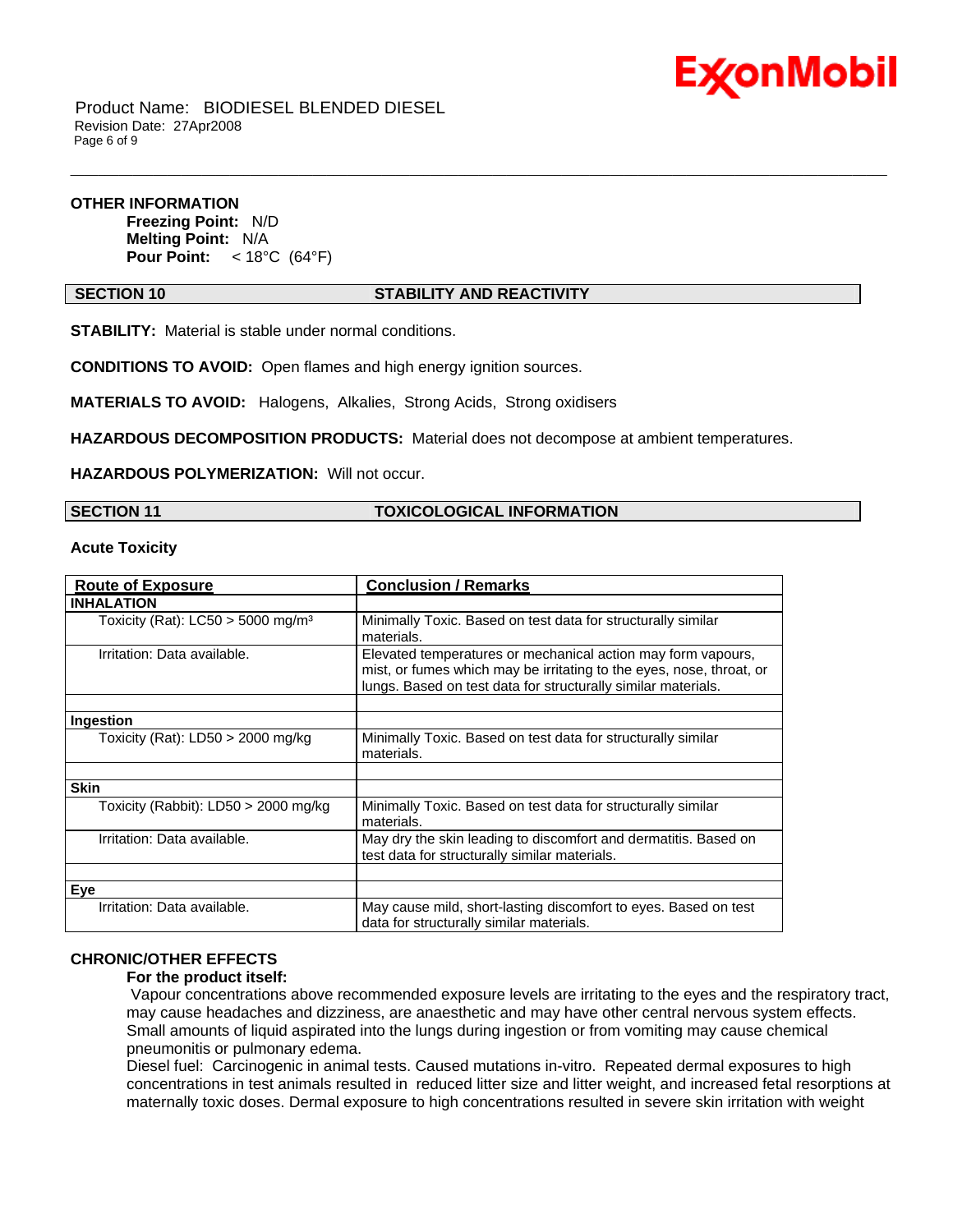

 Product Name: BIODIESEL BLENDED DIESEL Revision Date: 27Apr2008 Page 7 of 9

> loss and some mortality. Inhalation exposure to high concentrations resulted in respiratory tract irritation, lung changes/infiltration/accumulation, and reduction in lung function. Diesel exhaust fumes: Carcinogenic in animal tests. Inhalation exposures to exhaust for 2 years in test animals resulted in lung tumours and lymphoma. Extract of particulate produced skin tumours in test animals. Caused mutations in-vitro.

\_\_\_\_\_\_\_\_\_\_\_\_\_\_\_\_\_\_\_\_\_\_\_\_\_\_\_\_\_\_\_\_\_\_\_\_\_\_\_\_\_\_\_\_\_\_\_\_\_\_\_\_\_\_\_\_\_\_\_\_\_\_\_\_\_\_\_\_\_\_\_\_\_\_\_\_\_\_\_\_\_\_\_\_\_\_\_\_\_\_\_\_\_\_\_\_\_\_\_\_\_\_\_\_\_\_\_\_\_\_\_\_\_\_\_\_\_\_

Additional information is available by request.

# **IARC Classification:**

**The Following Ingredients are Cited on the Lists Below:** None.

|              |               | --REGULATORY LISTS SEARCHED-- |  |  |  |
|--------------|---------------|-------------------------------|--|--|--|
| $1 = IARC 1$ | $2 = IARC 2A$ | $3 = IARC 2B$                 |  |  |  |

### **SECTION 12 ECOLOGICAL INFORMATION**

The information given is based on data available for the material, the components of the material, and similar materials.

### **ECOTOXICITY**

 Material -- Expected to be toxic to aquatic organisms. May cause long-term adverse effects in the aquatic environment.

# **MOBILITY**

 More volatile component -- Highly volatile, will partition rapidly to air. Not expected to partition to sediment and wastewater solids.

 High molecular wt. component -- Low solubility and floats and is expected to migrate from water to the land. Expected to partition to sediment and wastewater solids.

### **PERSISTENCE AND DEGRADABILITY**

# **Biodegradation:**

Majority of components -- Expected to be inherently biodegradable

### **Atmospheric Oxidation:**

More volatile component -- Expected to degrade rapidly in air

### **SECTION 13 DISPOSAL CONSIDERATIONS**

Disposal recommendations based on material as supplied. Disposal must be in accordance with current applicable laws and regulations, and material characteristics at time of disposal.

### **DISPOSAL RECOMMENDATIONS**

 Product is suitable for burning in an enclosed controlled burner for fuel value or disposal by supervised incineration at very high temperatures to prevent formation of undesirable combustion products.

**Empty Container Warning** Empty Container Warning (where applicable): Empty containers may contain residue and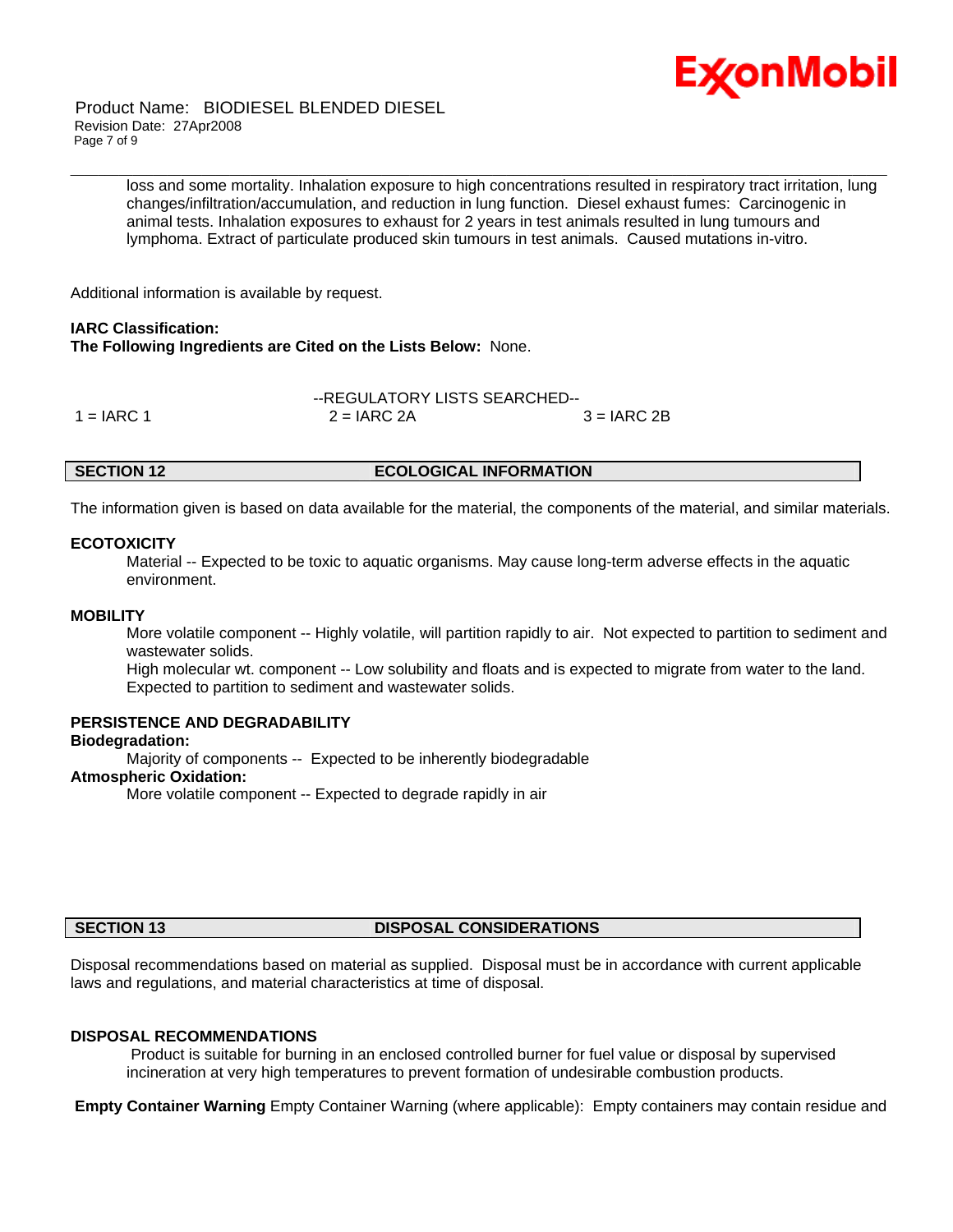

 Product Name: BIODIESEL BLENDED DIESEL Revision Date: 27Apr2008 Page 8 of 9

\_\_\_\_\_\_\_\_\_\_\_\_\_\_\_\_\_\_\_\_\_\_\_\_\_\_\_\_\_\_\_\_\_\_\_\_\_\_\_\_\_\_\_\_\_\_\_\_\_\_\_\_\_\_\_\_\_\_\_\_\_\_\_\_\_\_\_\_\_\_\_\_\_\_\_\_\_\_\_\_\_\_\_\_\_\_\_\_\_\_\_\_\_\_\_\_\_\_\_\_\_\_\_\_\_\_\_\_\_\_\_\_\_\_\_\_\_\_ can be dangerous. Do not attempt to refill or clean containers without proper instructions. Empty drums should be completely drained and safely stored until appropriately reconditioned or disposed. Empty containers should be taken for recycling, recovery, or disposal through suitably qualified or licensed contractor and in accordance with governmental regulations. DO NOT PRESSURISE, CUT, WELD, BRAZE, SOLDER, DRILL, GRIND, OR EXPOSE SUCH CONTAINERS TO HEAT, FLAME, SPARKS, STATIC ELECTRICITY, OR OTHER SOURCES OF IGNITION. THEY MAY EXPLODE AND CAUSE INJURY OR DEATH.

**SECTION 14 TRANSPORT INFORMATION**

**LAND** : Not Regulated for Land Transport

**SEA (IMDG)** : Not Regulated for Sea Transport according to IMDG-Code

**AIR (IATA)** : Not Regulated for Air Transport

# **SECTION 15 REGULATORY INFORMATION**

**Material is dangerous as defined by the EU Dangerous Substances/Preparations Directives.**

**CLASSIFICATION:** Category 3 Carcinogen. Harmful. Dangerous for the environment.

**EU LABELING:**

**Symbol:** Xn, N





**Nature of Special Risk:** R40; Limited evidence of a carcinogenic effect. R65; Harmful: may cause lung damage if swallowed. R66; Repeated exposure may cause skin dryness or cracking. R51/53; Toxic to aquatic organisms, may cause long-term adverse effects in the aquatic environment.

**Safety Advice:** S2; Keep out of the reach of children. S36/37; Wear suitable protective clothing and gloves. S61; Avoid release to the environment. Refer to special instructions/safety data sheets. S62; If swallowed, do not induce vomiting: seek medical advice immediately and show this container or label.

**Contains:** Fuels, diesel

# **REGULATORY STATUS AND APPLICABLE LAWS AND REGULATIONS**

**This material has been classified according to the Environmental Risk Management Authority (ERMA) under ERMA Approval Code:** HSR001441